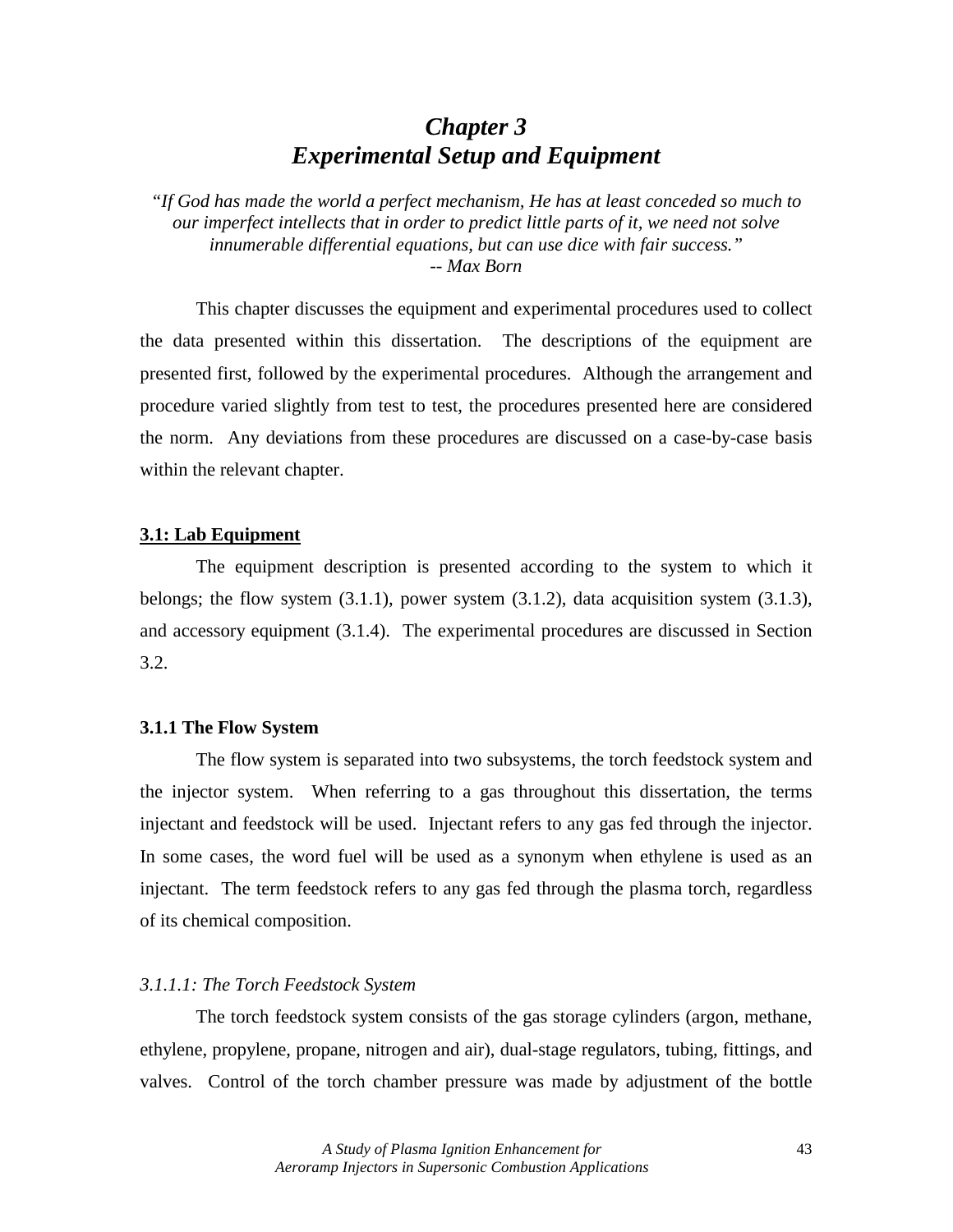regulators and a 10-turn needle valve before testing began. Flow to the torch was initiated by means of a pneumatic valve controlled by a voltage pulse from a PC.

#### *3.1.1.2: The Injector Fuel System*

 The injector fuel system consists of four ethylene gas storage cylinders, a bottle manifold, a single-stage regulator, and an array of valves. Control of the fuel flowrate to the injector was made by adjustment of a ball valve and needle valve in parallel, allowing for course or fine adjustment respectively. Flow to the injector was initiated by means of a voltage pulse to a pneumatic valve.

#### **3.1.2: The Power System**

 Power was supplied to the torch via five Miller DC arc welders connected in series. Four of the welders are Miller SR-150-32s, while the fifth is a Maxstar 152, a more modern version of the other models. The SR-150-32s each produce an open-circuit voltage (OCV) of 67 V, and the Maxstar 152, an OCV of 95 V, for a total OCV of 363 V. In almost all tests, only the four SR-150-32s were used. Occasionally, such as with nitrogen tests involving larger arc gaps, the fifth welder was used to compensate for the higher voltage requirements. Most tests were conducted at currents of 40 A or below, with the norm ranging from 15-25 A.

 A high-frequency starter, a Miller HF-251D-1, was used to initiate the arc. This starter was connected in series between the torch and welders via welding cables. A frequency selection knob allowed the voltage oscillation rate to be adjusted, but this was always left on the lowest setting. The arc was initiated by means of a voltage pulse fed to the starter, producing a 0.25 second burst of high-frequency current. Once the arc was initiated, the starter was turned off, allowing the torch to run on pure direct current.

#### **3.1.3: The Data Acquisition System**

 The control of various pieces of equipment and the collection of data were accomplished by use of a PC and a 16-channel, 16-bit A/D converter. LabVIEW was used to coordinate the timing and control of the various pieces of equipment.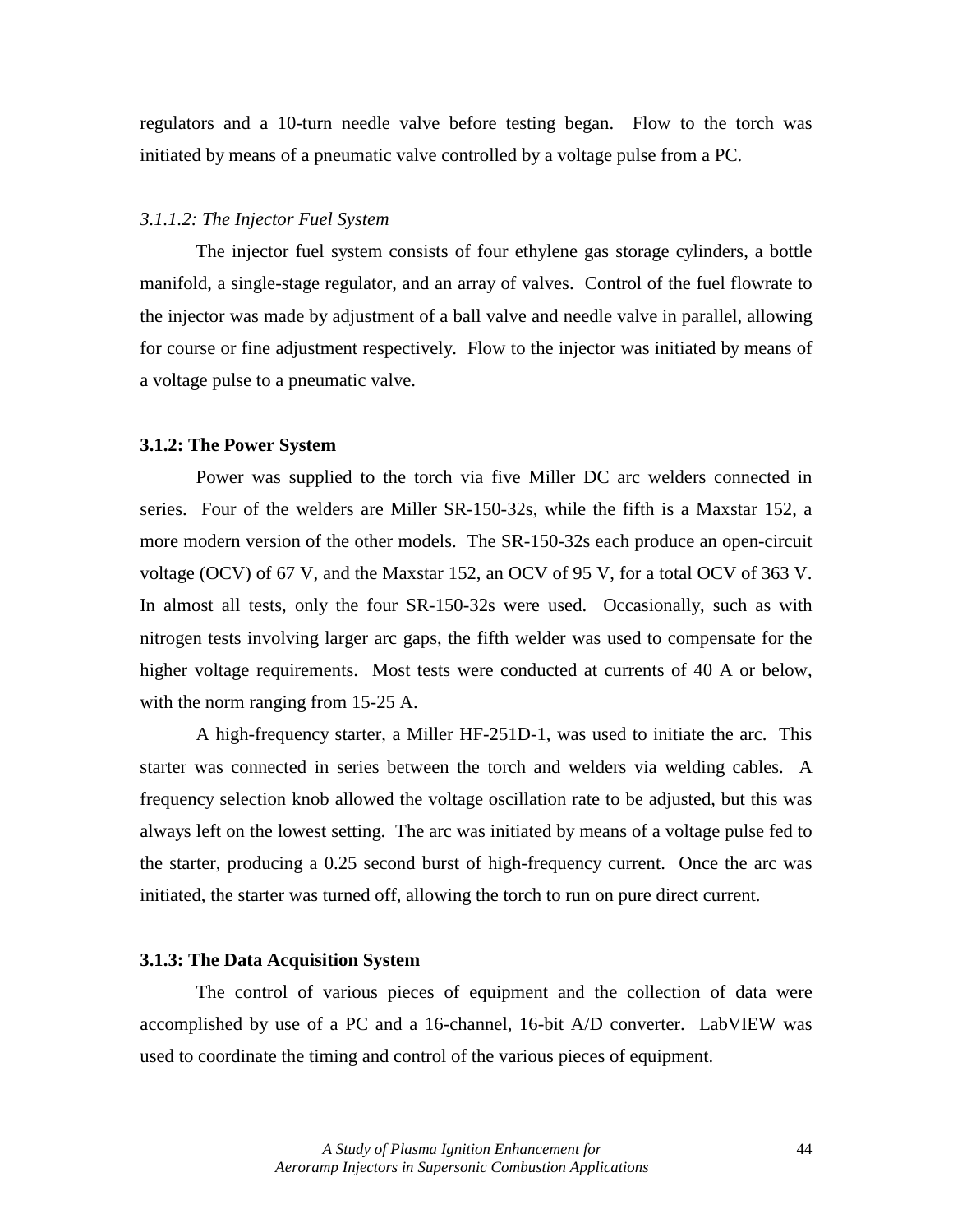### *3.1.3.1: The Spectrometer*

The CCD spectrometer system consists of three Ocean Optics S2000s, each with a spectral resolution of 0.08 nm and a total spectral range from 196 nm to 730 nm. Three separate spectrometers were used to achieve a good spectral resolution while being able to maintain a spectral range encompassing the entire visible region. The average integration time for observing the plasma jet was 125 ms, but varied from 25 to 200 ms, depending on the type of test and the luminosity of the gas. Photons emitted by the plasma jet entered a 1.0 or 0.5-mm diameter scope, which was a long tube used to reduce the viewing area of the spectrometer. This scope was fitted with a baffle to reduce the amount of reflected light entering the assembly. The 0.5-mm scope was used only for measurements made of the plasma jet. Measurements of the downstream products were made through the 1.0-mm scope, which allowed more light to enter. The scope was attached to a 2-mm collimating lens, through which the photons were focused onto a fiber optic cable. The spectrometer fiber optic cable was split three ways by means of a trifurcated splitter, each leg of which went to one of the three S2000s. A motorized positioning device allowed movement of the point of observation while the plasma torch was in operation. Calibration of the spectrometer was performed every several months using a hydrogen-argon lamp source.

### *3.1.3.2: Temperature Probes*

 Total temperature measurements were made by the use of three, exposed-junction, 0.25-mm diameter, type-E thermocouples, arranged within a probe rake. The probe rake consists of three 1.59-mm OD, 1.04-mm ID, tubes spaced 6.4 mm apart. Each probe tube has a capture area of 0.85 mm<sup>2</sup>, with four small holes drilled into the tube to improve the recovery factor. The ratio of probe capture to recovery area is 5 to 1, resulting in a recovery factor of 0.95.

### *3.1.3.3: High-Speed Cameras*

 Two digital high-speed cameras, a Hadland Photonics 4-CCD Imacon 468 and a Reticon EG&R, were used to observe unsteady plasma jet phenomena. The Hadland Photonics camera has the ability to capture four sequential pictures with variable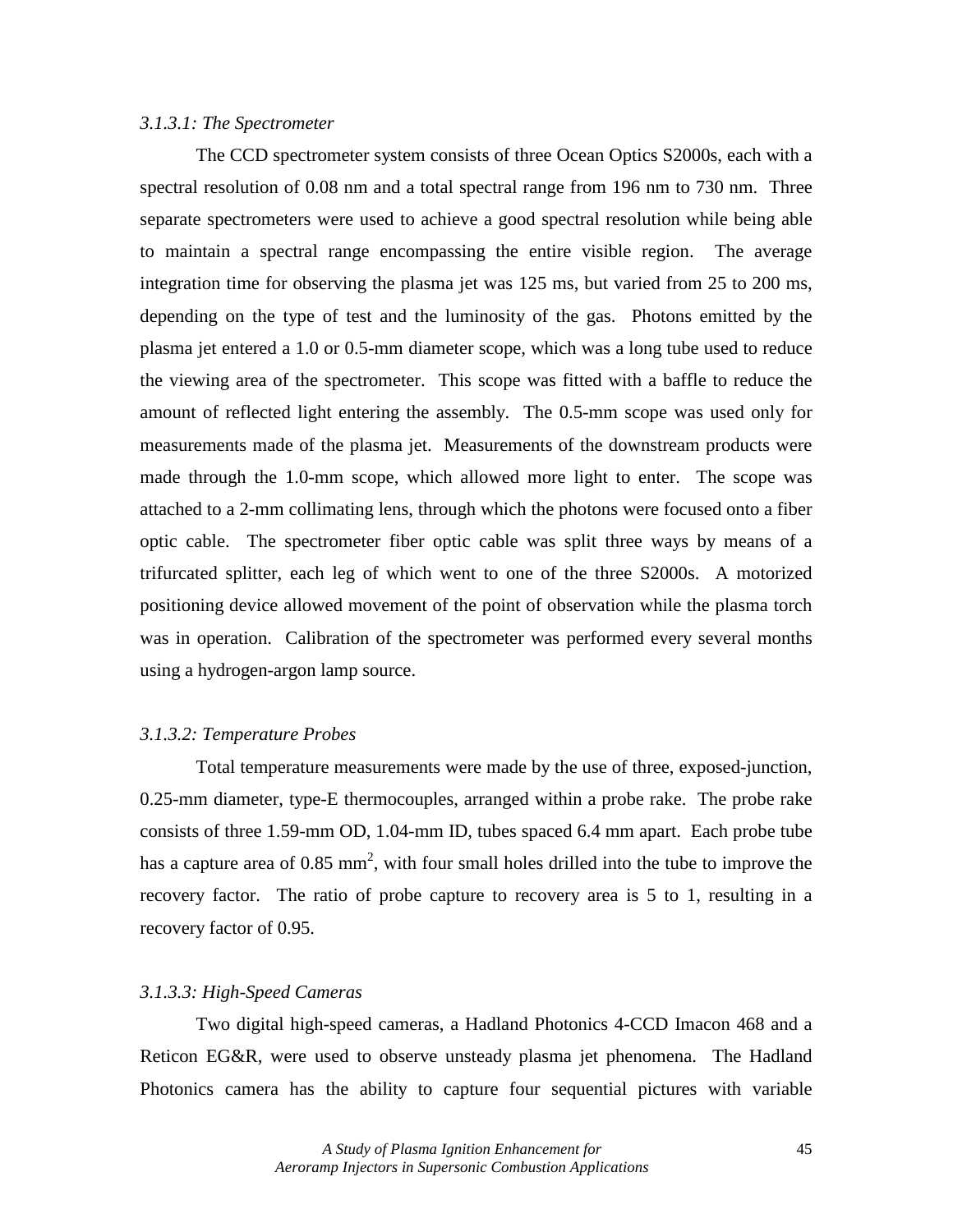exposure and interframe times and was triggered via computer by a voltage pulse. For observation of the plasma jet, the exposure time was set between 200 µs and 100 ns, depending on the brightness of the jet and whether a spectral filter was used. Interframe time was usually set to 1.39 ms, allowing four pictures to be taken within one voltage cycle (180 Hz) of the plasma jet. The Reticon camera has the capability to capture up to 2048 frames at a frame rate of 1000 frames per second. This allowed easy tracking of various lower speed phenomena such as electrode emission and plasma jet pulsation.

#### *3.1.3.4: Other Data Acquisition Equipment*

 Video and 35-mm cameras were used for other types of optical investigations of the plasma jet and surrounding regions. The video camera was most often used to observe the flame plume produced by the plasma torch when operating on hydrocarbon feedstocks, but was also used to observe the oil distribution during oil-flow visualization tests. The 35-mm camera was used for qualitative spectral studies of excited species in and around the plasma jet by taking pictures through spectral band-pass filters.

A stereoscope was used to study the electrode surfaces after testing. The stereoscope allowed low-magnification, high-resolution pictures to be taken of the electrode surfaces by means of a Polaroid camera mount.

#### **3.1.4: Other Laboratory Equipment**

### *3.1.4.1: The Supersonic Tunnel*

The plasma torch was placed in the floor of a Mach 2.4 wind tunnel, as shown in Figure 3.1. The wind tunnel is a blow-down design with a full nozzle to accelerate the airflow to Mach 2.4. The nozzle outlet area is 23 cm by 23 cm, with a 30-cm long test section. The test duration was typically 8-10 seconds at a freestream total pressure of 378 kPa and a total temperature of 281 K. These conditions correspond to a freestream velocity of 550 m/s and a Reynolds number of  $4.2 \times 10^7$ .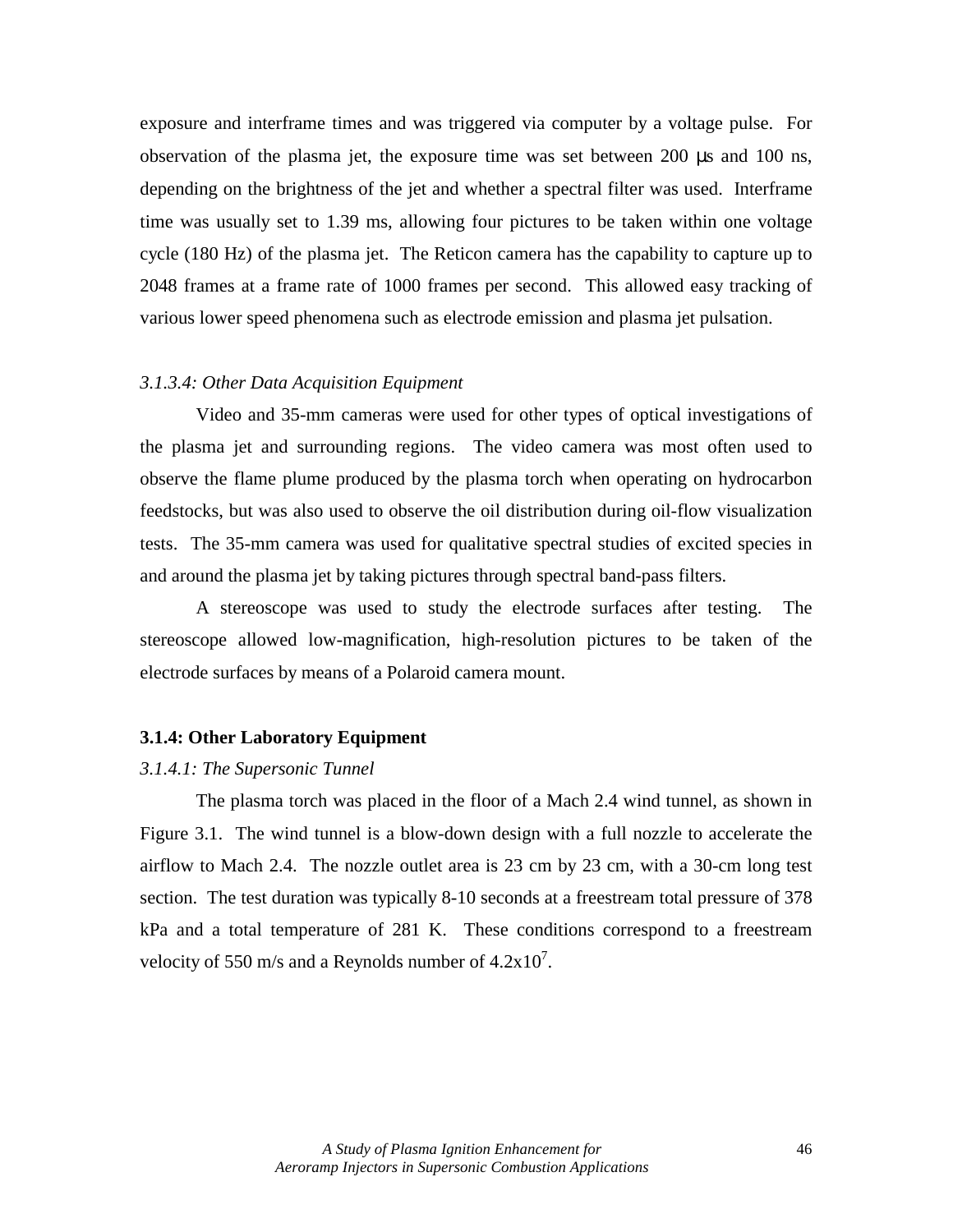

(a) A Schematic of the Supersonic Tunnel



(b) A Photo of the Tunnel Test Section Figure 3.1: Tunnel Schematic Showing Injector, Torch and Equipment Locations

# *3.1.4.2: Positioning Stages*

 Two positioning stages were used to allow accurate movement of the spectrometer line of sight. The positioning devices are Velmex® MB2506KJ unislide assemblies, arranged so that the point of observation can be controlled in the x and y directions with an accuracy of  $\pm 10$  µm. The stages and their orientation are shown in Figure 3.2. An optical bench is used to provide a solid base to which the stages are bolted. Control of the stages is handled through a dual-channel controller, also by Velmex®, which is then controlled by a LabVIEW program.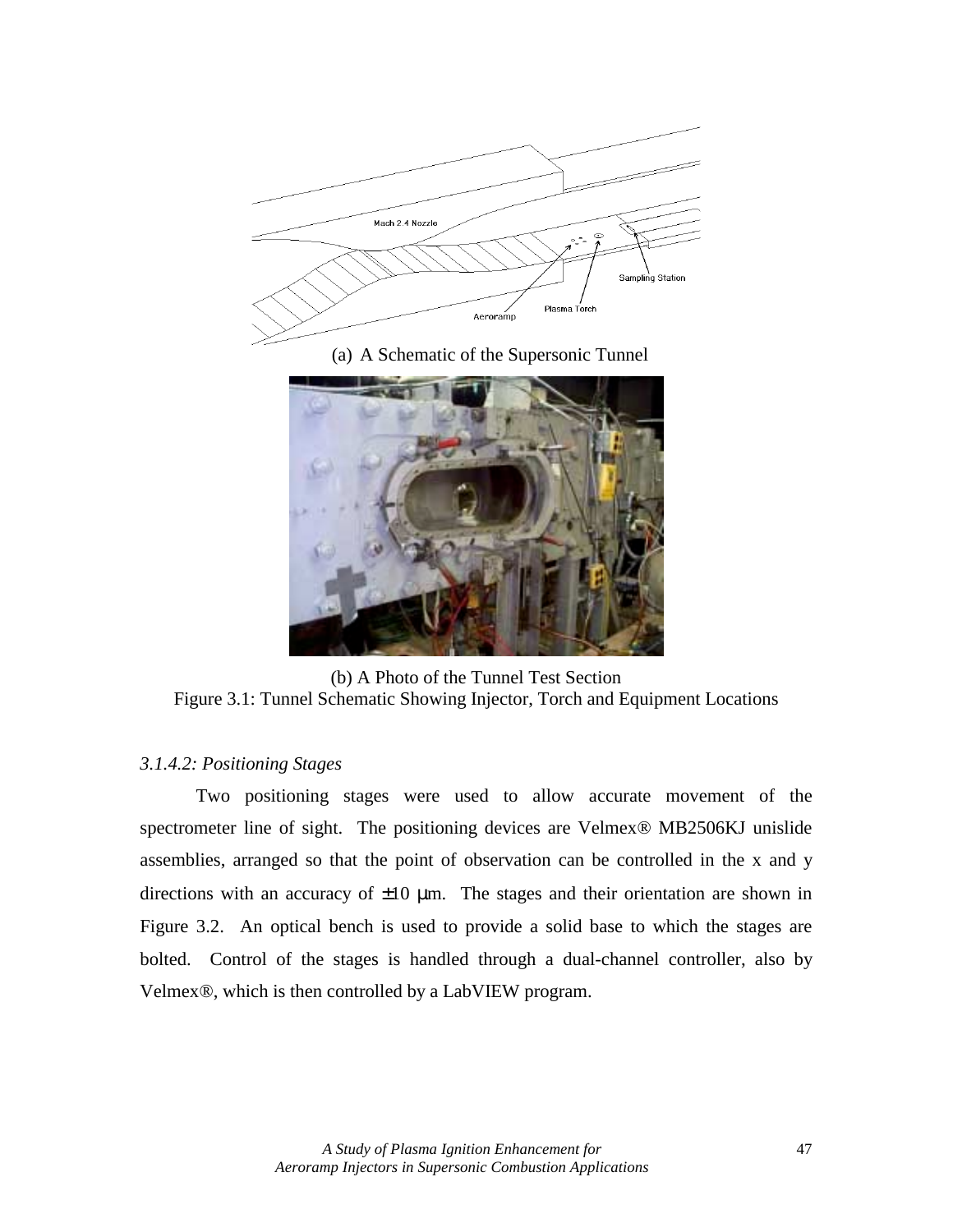

Figure 3.2: Velmex® Positioning Stages

# *3.1.4.3: Argon Laser*

 Spark shadowgraph techniques could not be used to produce shadowgraphs when the torch was in operation since the light emitted by the plasma jet washed out the light from the spark source. Therefore, a Spectra Physics 164 argon laser, operating at a nominal power of 0.7 W and a central wavelength of 514.5 nm, was used to replace the nanopulser as the light source. The beam was focused through the test cell and onto the Hadland camera lens by means of a variety of lenses, mirrors, and a band-pass filter. The setup is described in more detail in Section 3.2.4.

# *3.1.4.4: Spectral Band-pass Filters*

 A number of filters were used to create the filtered photographs presented within this dissertation. The filter information is presented in Table 3.1. When used with any of the cameras, the filter was mounted in front of the camera lens with the mirrored side facing the plasma jet. Electrical tape was used to block any light that might enter through the gap left between the filter and camera lens.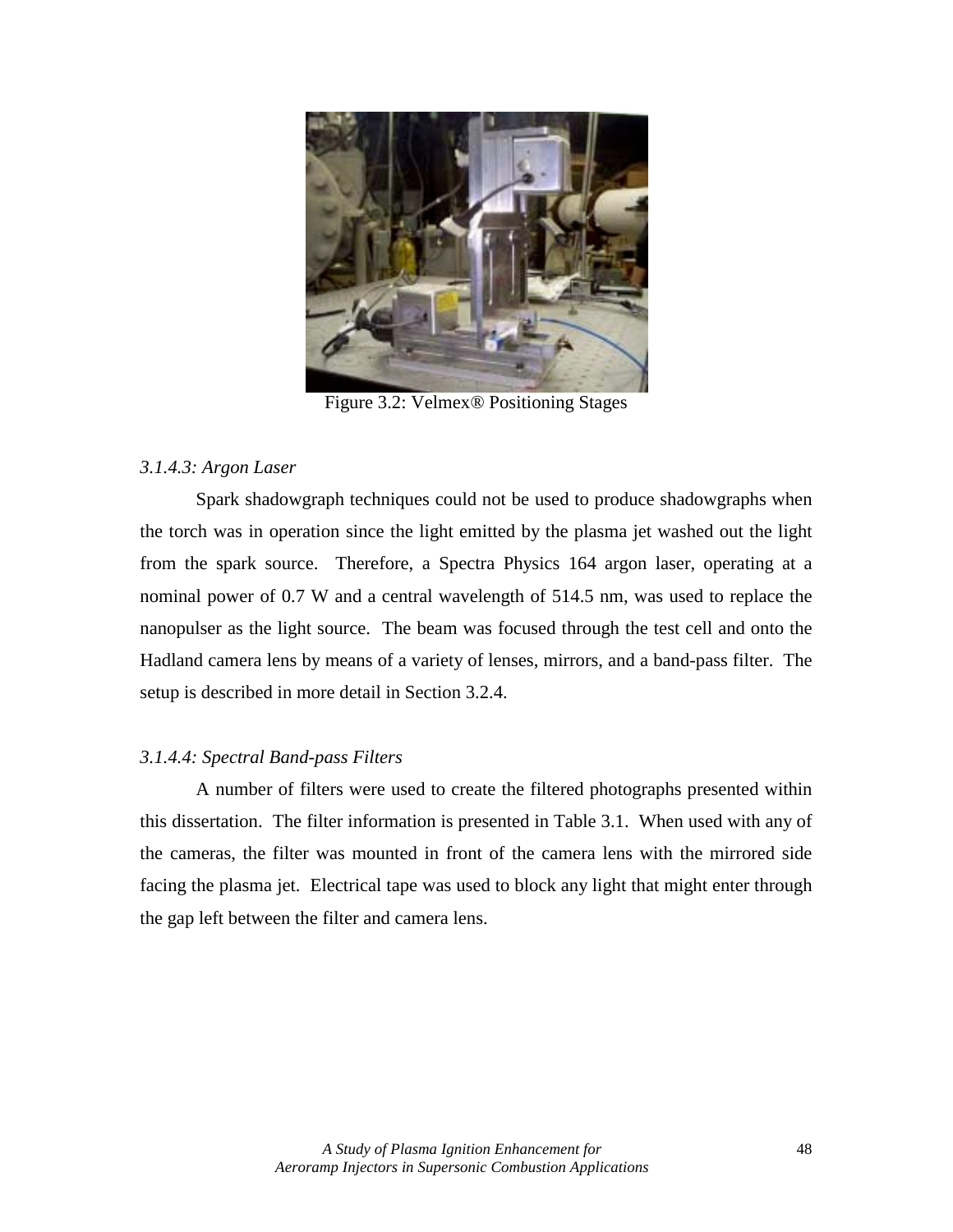| Filter Type    | Manufacturer             | Center Wavelength | Half Bandwidth | <b>Maximum Transmission</b> |
|----------------|--------------------------|-------------------|----------------|-----------------------------|
|                |                          | (nm)              | (nm)           | Rate $(\%)$                 |
| H <sub>2</sub> | Ealing-Electro Optics    | 601.1             | 9.8            | 52                          |
| C <sub>2</sub> | Ealing-Electro Optics    | 515.1             | 8.8            | 52                          |
| H              | Ealing-Electro Optics    | 656.7             | 11.1           | 54                          |
| <b>OH</b>      | Ealing-Electro Optics    | 310.0             | 10.0           | Not provided                |
| <b>CH</b>      | Ealing-Electro Optics    | 431.4             | 8.1            | 46                          |
| CN             | <b>Oriel Instruments</b> | 391.9             | 10.3           | 48                          |
| N <sub>O</sub> | Ealing-Electro Optics    | 410.9             | 10.2           | 49                          |

Table 3.1: Spectral Filter Specifications

### **3.2: Experimental Procedures**

 The experimental procedures used to collect the data presented within this dissertation are outlined here. As an aid, the chapter numbers within which these experimental procedures were used are included next to the procedure title.

#### **3.2.1: Plasma Torch Setup (4-9)**

Unless a test required a specific torch modification, such as arc gap adjustment, the plasma torch was set up identically for each test. First, the electrodes were replaced if they showed sufficient wear to be inadequate for the planned test series. Electrode wear was evaluated qualitatively and replacement depended on the type of test being performed. As an example, tests involving qualitative pictures of the plasma jet required less frequent electrode replacement than those involving quantitative measurements such as total temperature sampling. The cathode was always machined from 2% thoriated tungsten; but depending on the test, the anode was copper, molybdenum, pure tungsten, or a tungsten-copper blend. The anode material used is reported for each test as it is discussed within the dissertation.

Gap adjustment was made by the use of the torch micrometer and an ohmmeter. The multimeter was connected across the anode and cathode to check for continuity. The cathode was forced to make contact with the anode by adjusting the micrometer drive until the multimeter showed no electrical resistance between the anode and cathode. The cathode was then backed out until continuity was broken. From this point, the cathode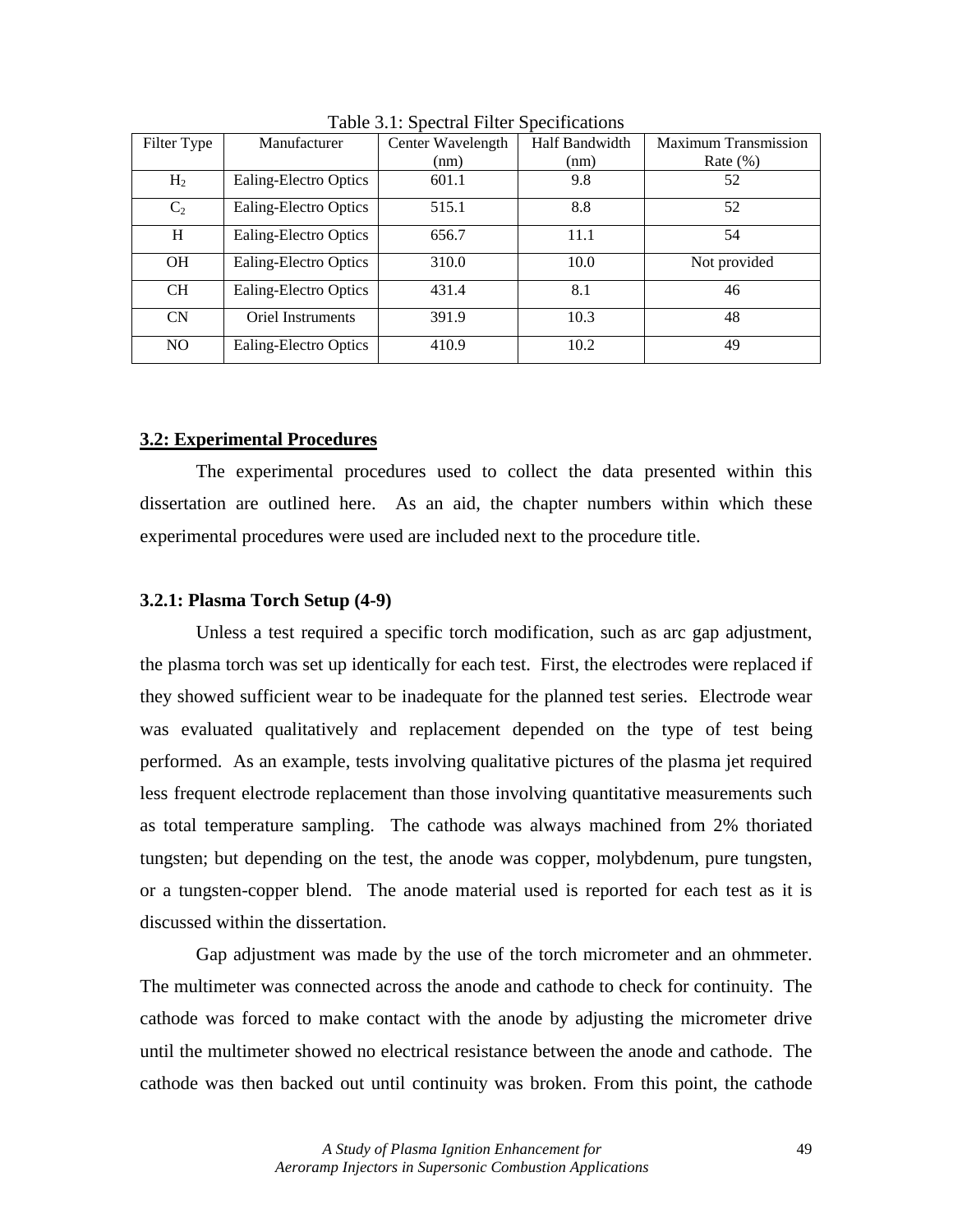was backed out an additional 0.178 mm as prescribed by Stouffer (1989). Once the gap adjustment was made, the micrometer was locked down using a lock nut and the plasma torch was bolted into the test cell. At this point, the welding cables were attached via welding clamps and the torch chamber pressure was set through adjustment of the gas bottle regulators and valves within the flow system.

### **3.2.2: Spectroscopic Analyses**

#### *3.2.2.1: Basic Spectroscopic Studies (5)*

Basic spectroscopic studies are defined as those including no spatial variation and were used as a means of producing a spectrograph for the purpose of identifying species within the region of interest (i.e. plasma jet, flame plume, etc.). The goal was to determine the spectroscopic characteristics of various hydrocarbon and inert plasmas. Identification of the species within the plasma jet was conducted solely in a quiescent environment. The spectrometer was fitted with a 0.5-mm scope at a distance of approximately six inches from the plasma jet (as measured from the collimating lens). The integration time was adjusted to account for the different intensities of the plasma produced by different feedstocks and power.

Spectroscopic analyses of the flame plumes produced in the supersonic environment were conducted in much the same way. However, because of the low intensity of the flame compared to that of the jet, no scope was used to maximize the amount of light entering the spectrometer. The spectrometer was usually oriented at an angle (as shown in Figure 3.4b), allowing observation of the plume approximately 2-in. downstream of the jet. Spectral measurements were made through a fused silica window, maximizing visible light transmission.

### *3.2.2.2: Spatial Spectroscopic Studies of the Plasma Jet (6, 7)*

 Spatial spectroscopic studies involved the use of the Velmex® positioning stages to move the spectrometer line-of-sight during torch operation. These studies were conducted in both one and two-dimensional arrays to produce what are called exit profiles or centerline profiles (one-dimensional studies along the torch exit and jet centerline respectively) and two-dimensional  $H_\beta$ -line profiles of the entire jet. These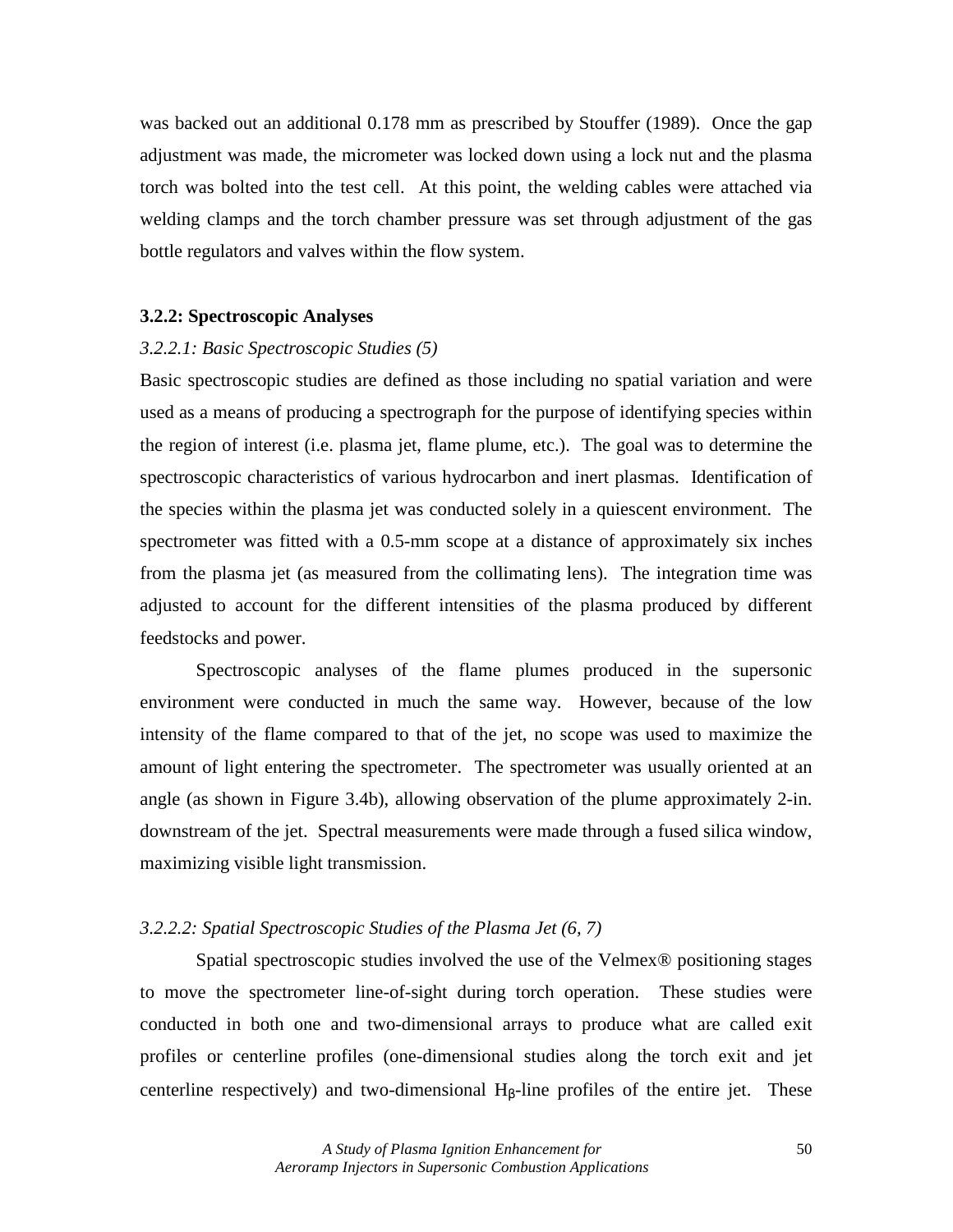types of profiles are illustrated in Figure 3.3, where magenta dots represent measurement points. Centerline profiles were conducted solely in the quiescent environment, without the presence of a crossflow to induce plasma jet deflection. The exit profiles were conducted solely in the supersonic tunnel to measure the spectral intensity across the torch exit and were constructed with the spectrometer line of sight perpendicular to the flow (i.e. across the test section floor). The two-dimensional  $H_\beta$ -line profiles are plots of spectral measurements taken around the entire plasma jet and were made in both the quiescent and supersonic environments. The  $H_\beta$ -line label refers to the spectral line of atomic hydrogen used to make the profiles. Atomic hydrogen was chosen because it is known to be a combustion-enhancing radical. In all plasma jet studies, a 0.5-mm scope was used to increase the resolution and to reduce the amount of light entering the spectrometer, thus allowing a higher integration time to be used and reducing the effect of quick, transient phenomena.



Two-Dimensional  $H_\beta$ -Profiles

# *3.2.2.3: Spatial Spectroscopic Studies of the Plume (9)*

 Spatial spectroscopic studies of the plume refer to studies conducted solely within the supersonic environment and are in reference to the plume of excited species downstream of the plasma jet produced when fuel was injected through an upstream aeroramp. Due to the geometry of the test section, the spectrometer line of sight was 10° from the perpendicular, as shown in Figure 3.4, to allow the measurement of species farther downstream than a perpendicular orientation would allow. Several seconds after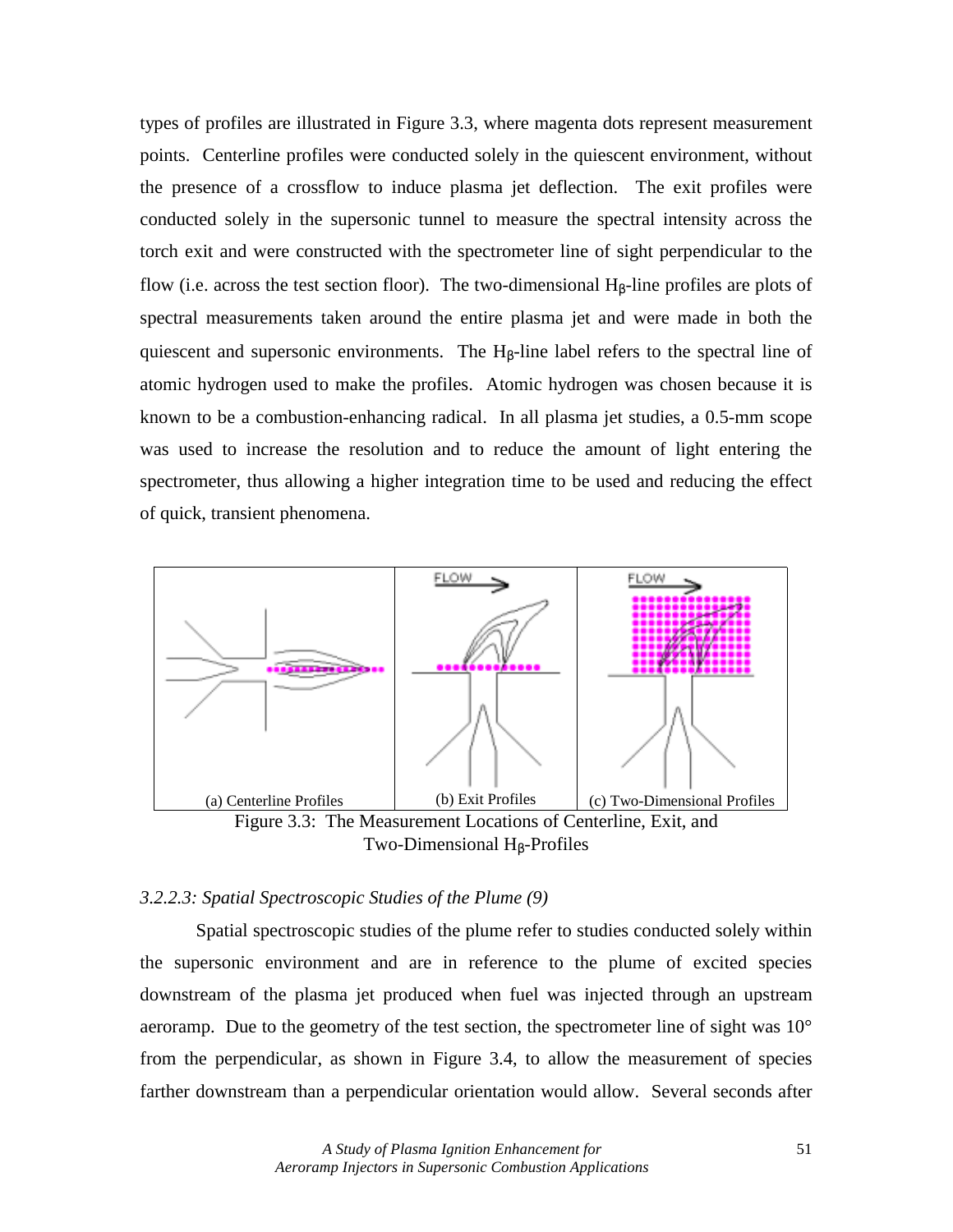the tunnel was started and the torch was ignited, the spectrometer would begin its upward traverse (z-direction), stopping every 1.5 mm to take spectral measurements of the plume. For all plume studies, the 1-mm scope was used to allow sufficient light to enter the spectrometer and allowed integration times of 125 to 200 ms, depending on the brightness of the sample. These integration times were sufficient to increase the signalto-noise ratio of the spectral data well above 100. To perform spatial studies in the xdirection, the spectrometer scope would be moved a certain distance, usually 1 mm, along the x-traverse, between each run. This traverse distance was then converted into an actual spatial change of observation by accounting for the off-axis line of sight.



Figure 3.4: Spectrometer Setup for Plume Studies

# **3.2.3: Total Temperature Sampling (6-9)**

 Total temperature measurements were made using the probe rake discussed in Section 3.1.3.2. This rake was moved vertically (z) through the flow during the runs by means of a motorized traverse. The probe rake would traverse a set distance (usually about 1.59 mm) and would stop to collect 25 to 40 temperature measurements. These measurements were then averaged to create a single data point for that spatial location.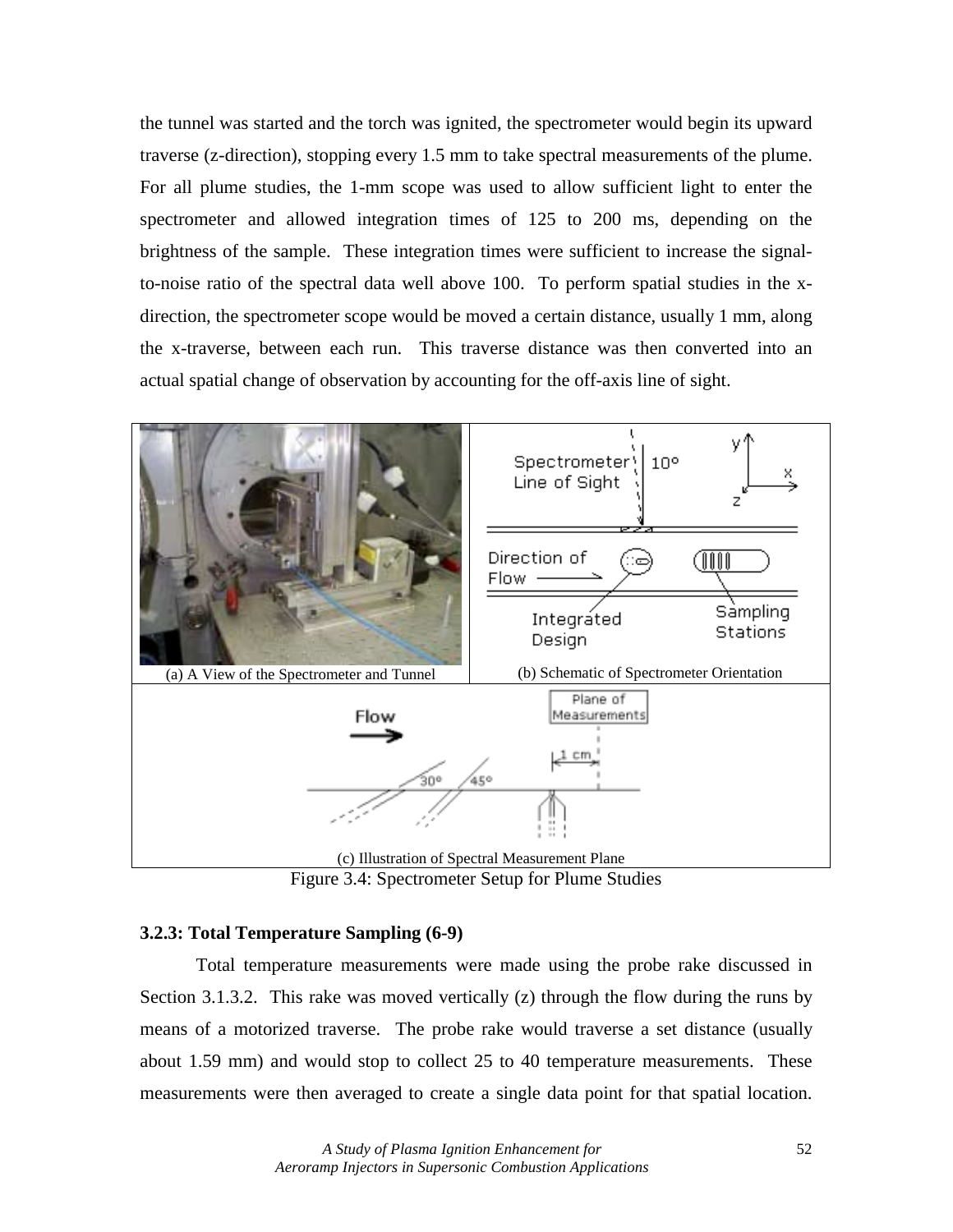The process would then be repeated until the probe extended above the region of interest. This would be accomplished during the 8 to 10 second run time. Between each run, the probe rake would be repositioned to the left or right of its original location (referred to as a station) to measure the temperature adjacent to the previous run. These data sets were then normalized to the freestream temperature,  $T_{t, \infty}$ , and used to create total temperature profiles, which are two-dimensional representations of the total temperature field at the plane of measurements.

#### **3.2.4: Stereoscopic Investigations (4-6)**

 Stereoscopic investigations were made of the torch anodes on a regular basis to study the effect of arc attachment point and anode material on the wear patterns of the anode. A stereoscope is a type of low-powered microscope, which offers a large depth of field. The anode to be studied was placed on a flat positioning device, which allowed short, precise movements of the anode, an important consideration using high magnification. Once the magnification, light adjustments, and anode position were acceptable, a picture was taken of the anode surface by means of a Polaroid camera attached to the stereoscope.

#### **3.2.5: Shadowgraphs (7, 8)**

Shadowgraphs of the torch were taken using an argon laser (514.5 nm), the Hadland-Photonics CCD camera, and a variety of lenses and first-surface mirrors, as shown in Figure 3.5. The beam generated by the laser (1) passed through a beam spreader (2) and onto a flat mirror (3) positioned at the focal length of the first parabolic mirror (4). The beam then passed through the test section and onto another parabolic mirror (5), which focused the light onto a third, smaller parabolic mirror (6). This mirror redirected the light through a spectral band-pass filter (514.5 nm) (7) and a convergingdiverging lens (8). The location of the converging-diverging lens was adjusted to focus the test cell image onto the CCD array of the Hadland Photonics camera (9). During a test, the camera would be triggered via a voltage pulse and capture four sequential images, each with a specified exposure time and frame rate depending on the test conditions.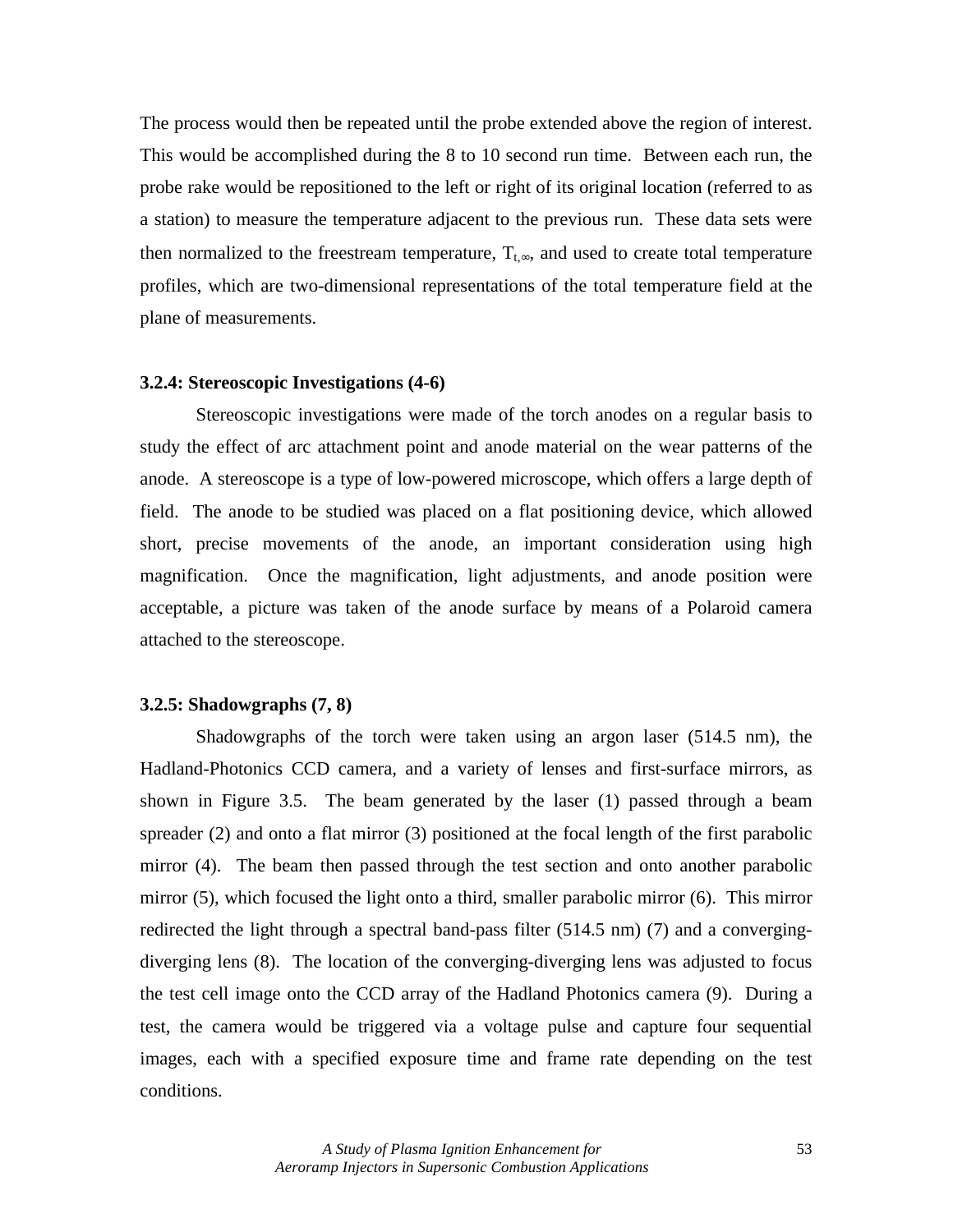

Figure 3.5: Laser-Shadowgraph Setup Schematic

### **3.2.6: Surface Oil Flow (6, 7)**

 The flow patterns on the surface of the supersonic tunnel test section were studied using surface oil flow techniques. These techniques provide a somewhat nonintrusive look at the direction of flow, position and shape of the bow shock, plume expansion and identification of separation regions. Silicon oil with a viscosity of 500 cSt was mixed with a green fluorescent dye and thinly brushed over the region of interest. A strip of oil mixed with red dye, to provide contrast, was placed 0.5-in. upstream of the torch exit spanning about 1-in. in the cross-stream direction (y). This type of setup is shown in Figure 3.6. After the oil was applied to the test surface, the tunnel was started and the oil was swept downstream by the crossflow. After the test, the oil was illuminated by means of a UV lamp and pictures were taken of the fluoresced region with a 35 mm camera.



Figure 3.6: Surface Oil Flow Setup